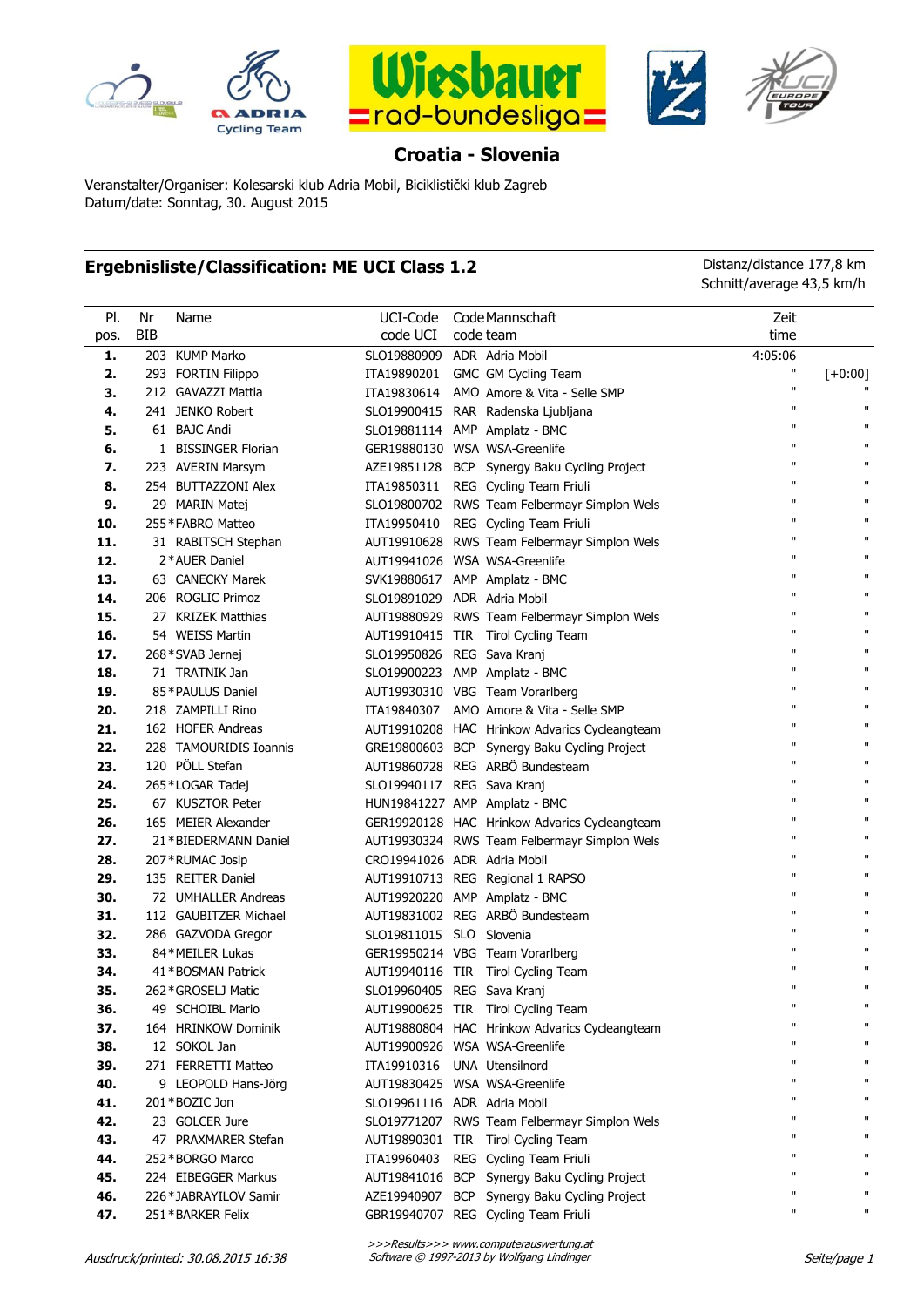| 48. | 227 MUGERLI Matej        |                             | SLO19810617 BCP Synergy Baku Cycling Project   | $\mathbf{u}$ | $\mathbf{u}$ |
|-----|--------------------------|-----------------------------|------------------------------------------------|--------------|--------------|
| 49. | 158 FANKHAUSER Clemens   |                             | AUT19850902 HAC Hrinkow Advarics Cycleangteam  | $\mathbf{u}$ | $\mathbf{u}$ |
| 50. | 35 GRÜNWALDER Lukas      |                             | AUT19900802 RWS Team Felbermayr Simplon Wels   | Ħ            | $\mathbf{u}$ |
| 51. | 277 * ROZSA Balazs       | HUN19951126 UNA Utensilnord |                                                | $\mathbf{u}$ | $\mathbf{u}$ |
| 52. | 291 CAVASIN Daniele      |                             | ITA19881117 GMC GM Cycling Team                | $\mathbf{u}$ | $\mathbf{H}$ |
| 53. | 86 SCHREIBER Manuel      |                             | AUT19900317 VBG Team Vorarlberg                | Ħ            | $\mathbf{u}$ |
| 54. | 55 WÖHRER David          |                             | AUT19900214 TIR Tirol Cycling Team             | Ħ            | $\mathbf{u}$ |
| 55. | 295 STAMEGNA Sebastian   |                             | ITA19890624 GMC GM Cycling Team                | $\mathbf{u}$ | $\mathbf{u}$ |
| 56. | 66 KUEN Maximilian       |                             | AUT19920526 AMP Amplatz - BMC                  | 4:05:16      | $[-6:10]$    |
| 57. | 156 BALDAUF Sebastian    |                             | GER19890222 HAC Hrinkow Advarics Cycleangteam  | 4:05:20      | $[-6:14]$    |
| 58. | 213 HALILAJ Redi         |                             | ALB19890831 AMO Amore & Vita - Selle SMP       | 4:05:26      | $[-0:20]$    |
| 59. | 205 ROGINA Radoslav      | CRO19790303 ADR Adria Mobil |                                                | $\mathbf{u}$ |              |
| 60. | 214 LUNARDON Paolo       |                             | ITA19920117 AMO Amore & Vita - Selle SMP       | 4:05:50      | $[-10:44]$   |
| 61. | 129 KIENZL Mario         |                             | AUT19900727 REG Regional 1 RAPSO               | 4:06:46      | $[-1:40]$    |
| 62. | 124 STEINER Martin       |                             | AUT19850429 REG ARBÖ Bundesteam                | $\mathbf{u}$ |              |
| 63. | 287 RAMSAK Borut         | SLO19861015 SLO Slovenia    |                                                | 4:06:49      | $[-1:43]$    |
| 64. | 202 FAJT Kristjan        | SLO19820507 ADR Adria Mobil |                                                | $\mathbf{u}$ |              |
| 65. | 256*FAVORO Daniel        | ITA19961104                 | REG Cycling Team Friuli                        | $\mathbf{u}$ | $\mathbf{u}$ |
| 66. | 245 * PENKO Izidor       |                             | SLO19960725 RAR Radenska Ljubljana             | $\mathbf{u}$ | $\mathbf{u}$ |
| 67. | 281 * VEBER Matic        | SLO19961122 SLO Slovenia    |                                                | $\mathbf{u}$ | $\mathbf{u}$ |
| 68. | 7*KOPFAUF Markus         |                             | AUT19960709 WSA WSA-Greenlife                  | Ħ            | $\mathbf{u}$ |
| 69. | 242 * JERKIC Zan         |                             | SLO19960925 RAR Radenska Ljubljana             | 4:07:05      | $[+1:59]$    |
| 70. | 215 MARTINS SANDOVAL Uri |                             | MEX19900807 AMO Amore & Vita - Selle SMP       | Ħ            |              |
| 71. | 211 BANI Eugenio         | ITA19910113                 | AMO Amore & Vita - Selle SMP                   | 4:07:06      | $[-2:00]$    |
| 72. | 221 ASADOV Elchin        |                             | AZE19870212 BCP Synergy Baku Cycling Project   | 4:07:48      | $[+2:42]$    |
| 73. | 141*KONCZER Michael      |                             | AUT19931010 REG ARBÖ Denzel Cliff Wien         | 4:07:56      | $[+2:50]$    |
| 74. | 285 NOVAK Simon          | SLO19840127 SLO Slovenia    |                                                | 4:08:58      | $[-13:52]$   |
| 75. | 157 BENETSEDER Josef     |                             | AUT19830210 HAC Hrinkow Advarics Cycleangteam  | П            |              |
| 76. | 48*SCHIPFLINGER Florian  |                             | AUT19950304 TIR Tirol Cycling Team             | $\mathbf{u}$ | $\mathbf{u}$ |
| 77. | 52*STOCK Mario           |                             | AUT19950917 TIR Tirol Cycling Team             | $\mathbf{u}$ | $\mathbf{u}$ |
| 78. | 208 STIMULAK Klemen      | SLO19900720 ADR Adria Mobil |                                                | $\mathbf{u}$ | $\mathbf{u}$ |
| 79. | 294 RUSCETTA Andrea      | ITA19900117                 | GMC GM Cycling Team                            | $\mathbf{u}$ | $\mathbf{u}$ |
| 80. | 105*TSCHANY Daniel       |                             | AUT19960228 REG UNION Raiffeisen Radteam Tirol | 4:09:58      | $[+4:52]$    |
| 81. | 145 NAGY Robert          |                             | SVK19721104 REG ARBÖ Denzel Cliff Wien         | $\mathbf{u}$ | $\mathbf{u}$ |
| 82. | 119 OCHSENHOFER Peter    |                             | AUT19871222 REG ARBÖ Bundesteam                | 4:10:04      | $[-4:58]$    |
| 83. | 62 BAJT Dejan            |                             | SLO19871028 AMP Amplatz - BMC                  | 4:10:05      | $[+4:59]$    |
| 84. | 263 * GROSELJ Ziga       | SLO19930831 REG Sava Kranj  |                                                | $\mathbf{u}$ |              |
| 85. | 13*TAFERNER Michael      |                             | AUT19930617 WSA WSA-Greenlife                  | $\mathbf{u}$ | $\mathbf{u}$ |
| 86. | 292 D'URBANO Marco       |                             | ITA19910815 GMC GM Cycling Team                | 4:10:08      | $[-5:02]$    |
| 87. | 225 ISGANDAROV Tural     |                             | AZE19920112 BCP Synergy Baku Cycling Project   | $\mathbf{H}$ |              |
| 88. | 125 DÜNSER Lukas         |                             | AUT19870616 REG ARBÖ Bundesteam                | 4:12:26      | $[-7:20]$    |
| 89. | 276*MORICZ Daniel        | HUN19960326 UNA Utensilnord |                                                | 4:13:03      | $[+7:57]$    |
| 90. | 216*MOVCHAN Sergii       |                             | UKR19931029 AMO Amore & Vita - Selle SMP       | 4:17:50      | $[+12:44]$   |

## Nicht in der Wertung/Not in the result:

| 3*BRUS Alexander           | AUT19940811 WSA WSA-Greenlife |                                                | <b>DNF</b> |
|----------------------------|-------------------------------|------------------------------------------------|------------|
| 6 GÖTZ Markus              | AUT19850113 WSA WSA-Greenlife |                                                | <b>DNF</b> |
| 32 * SCHINNAGEL Johannes   |                               | GER19960529 RWS Team Felbermayr Simplon Wels   | <b>DNF</b> |
| 33 SCHÖFFMANN Martin       |                               | AUT19870331 RWS Team Felbermayr Simplon Wels   | <b>DNF</b> |
| 73*UMHALLER Thomas         |                               | AUT19950706 AMP Amplatz - BMC                  | <b>DNF</b> |
| 79*JÄGER Patrick           |                               | AUT19940203 VBG Team Vorarlberg                | <b>DNF</b> |
| 82 * KUCHER Michael        |                               | AUT19930326 VBG Team Vorarlberg                | <b>DNF</b> |
| 88*WALZEL Andreas          |                               | AUT19950303 VBG Team Vorarlberg                | <b>DNF</b> |
| 99 * KNAPP Daniel          |                               | AUT19961021 REG UNION Raiffeisen Radteam Tirol | <b>DNF</b> |
| 103 RANACHER Lukas         |                               | AUT19920825 REG UNION Raiffeisen Radteam Tirol | <b>DNF</b> |
| 104 * SPRENGER Michael     |                               | AUT19950517 REG UNION Raiffeisen Radteam Tirol | <b>DNF</b> |
| 107*WINDISCHBAUER Johannes |                               | AUT19951206 REG UNION Raiffeisen Radteam Tirol | <b>DNF</b> |
| 122*STEINER Hanno          |                               | AUT19930405 REG ARBÖ Bundesteam                | <b>DNF</b> |
| 127*DOLLESCHAL Patrick     |                               | AUT19930625 REG Regional 1 RAPSO               | <b>DNF</b> |
| 130*PAVLIC Gregor          |                               | AUT19930309 REG Regional 1 RAPSO               | <b>DNF</b> |
| 131 POLANSEK Eric          |                               | AUT19920621 REG Regional 1 RAPSO               | <b>DNF</b> |
| 136 DÜRAGER Alexander      |                               | AUT19841127 REG ARBÖ Denzel Cliff Wien         | <b>DNF</b> |
|                            |                               |                                                |            |

>>>Results>>> www.computerauswertung.at